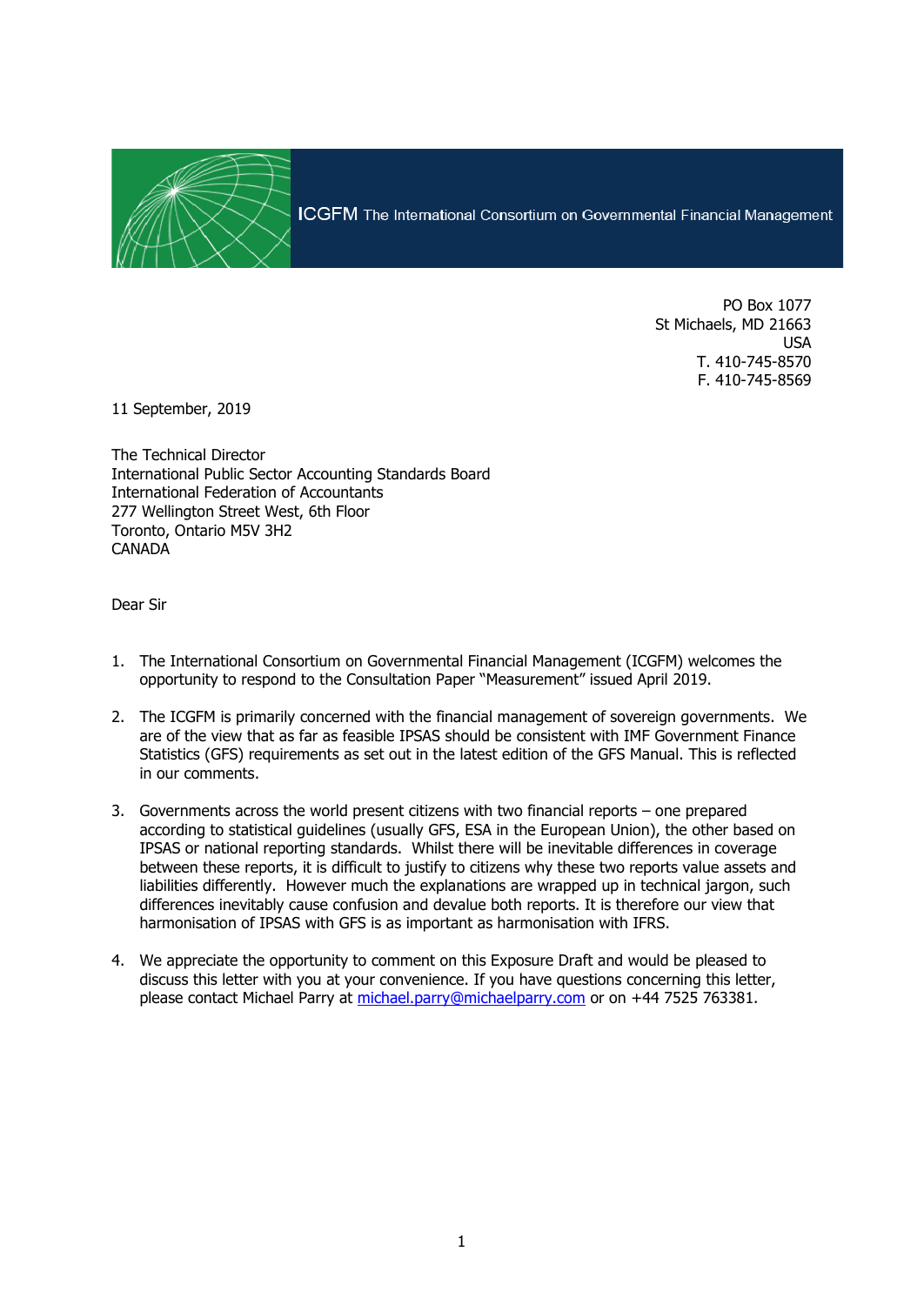Yours faithfully,

Michael Parmo

**Michael Parry**  Chair, ICGFM Accounting Standards Committee Cc: Lucie Philips, President, ICGFM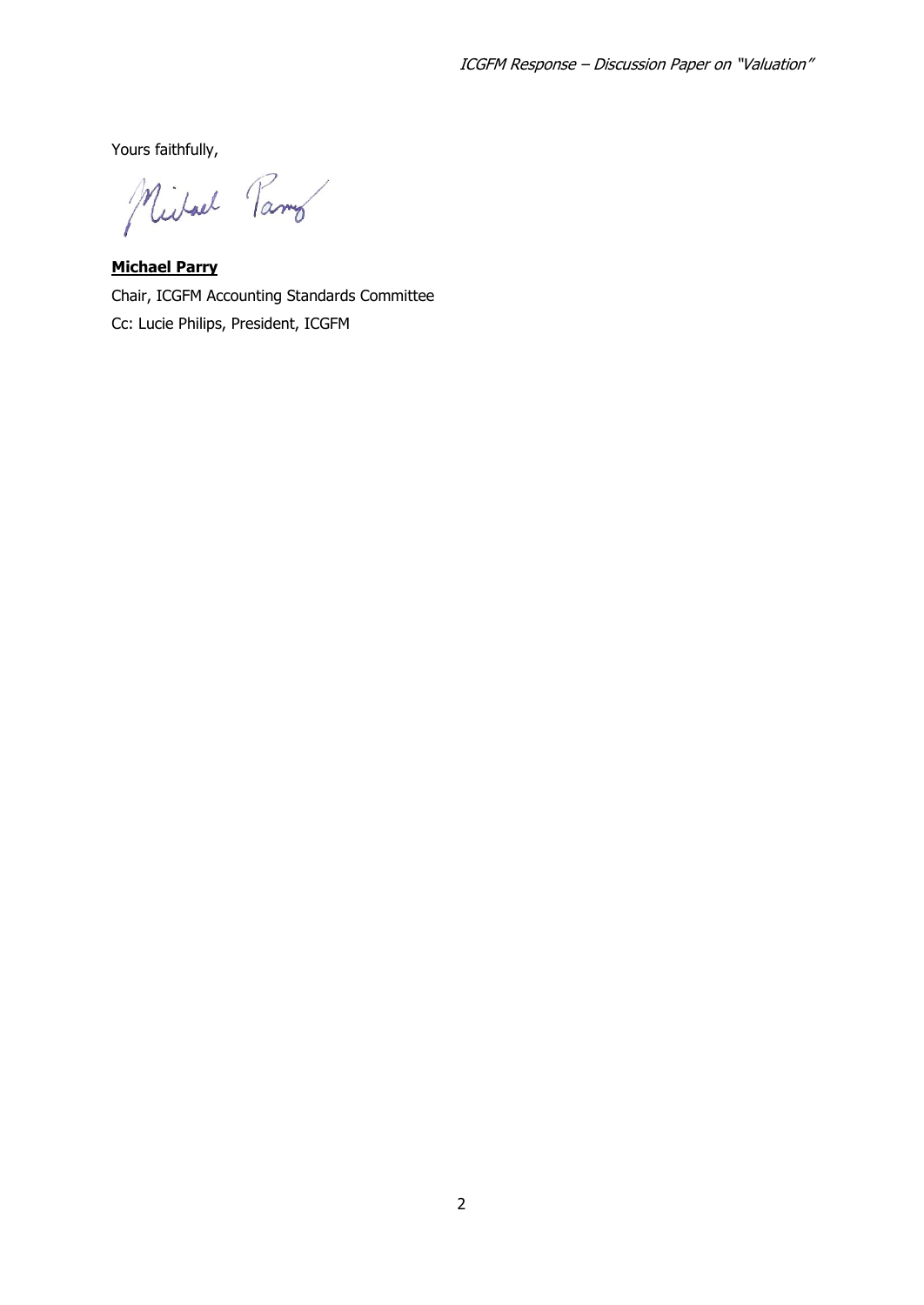## **Members**

Michael Parry, Chair Andrew Wynne Anne Owuor Hassan Ouda Tetiana Iefymenko

Jesse Hughes Mark Silins Nino Tchelishvili Paul Waiswa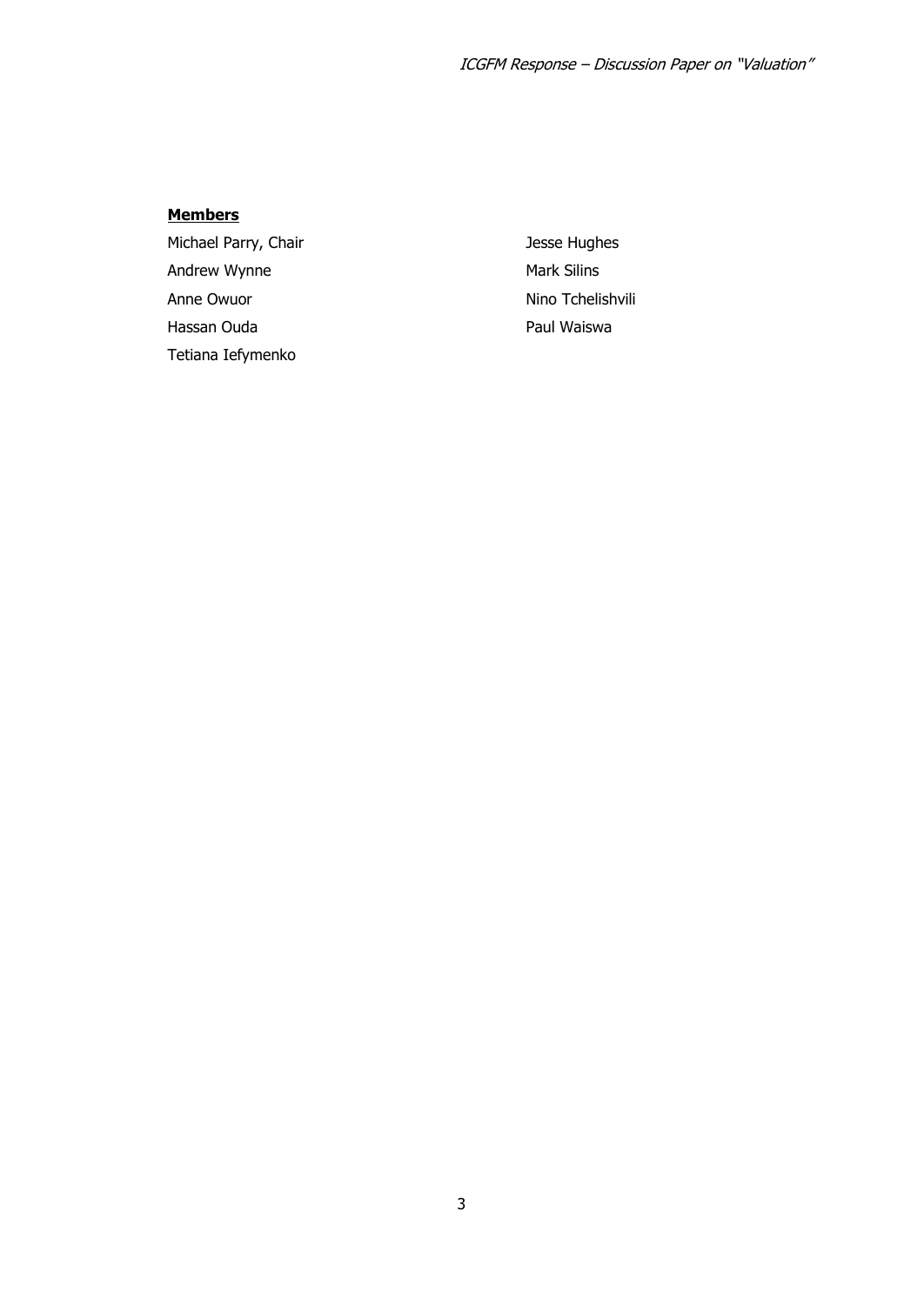| <b>Preliminary View</b>                                                                                                                                                                                                                                                                                                                                                              | <b>ICGFM Comment</b> |
|--------------------------------------------------------------------------------------------------------------------------------------------------------------------------------------------------------------------------------------------------------------------------------------------------------------------------------------------------------------------------------------|----------------------|
| Preliminary View 1—Chapter 2 (following paragraph 2.6)                                                                                                                                                                                                                                                                                                                               | Agreed               |
| The IPSASB's Preliminary View is that the fair value, fulfilment value,<br>historical cost and replacement cost measurement bases require<br>application guidance.                                                                                                                                                                                                                   |                      |
| Do you agree with the IPSASB's Preliminary View?                                                                                                                                                                                                                                                                                                                                     |                      |
| If not, please provide your reasons, stating clearly which<br>measurement bases should be excluded from, or added to, the list,<br>and why.                                                                                                                                                                                                                                          |                      |
| Preliminary View 2-Chapter 2 (following paragraph 2.6)                                                                                                                                                                                                                                                                                                                               | Agreed               |
| The IPSASB's Preliminary View is that the application guidance for the<br>most commonly used measurement bases should be generic in nature<br>in order to be applied across the IPSAS suite of standards.<br>Transaction specific measurement guidance will be included in the<br>individual standards providing accounting requirements and guidance<br>for assets and liabilities. |                      |
| Do you agree with the IPSASB's Preliminary View?                                                                                                                                                                                                                                                                                                                                     |                      |
| If not, please provide your reasons, and state what guidance should<br>be included, and why.                                                                                                                                                                                                                                                                                         |                      |
| Preliminary View 3-Chapter 2 (following paragraph 2.10)                                                                                                                                                                                                                                                                                                                              | Agreed.              |
| The IPSASB's Preliminary View is that guidance on historical cost<br>should be derived from existing text in IPSAS. The IPSASB has<br>incorporated all existing text and considers Appendix C: Historical<br>Cost-Application Guidance for Assets, to be complete.                                                                                                                   |                      |
| Do you agree with the IPSASB's Preliminary View?                                                                                                                                                                                                                                                                                                                                     |                      |
| If not, please provide your reasons, stating clearly what you consider<br>needs to be changed.                                                                                                                                                                                                                                                                                       |                      |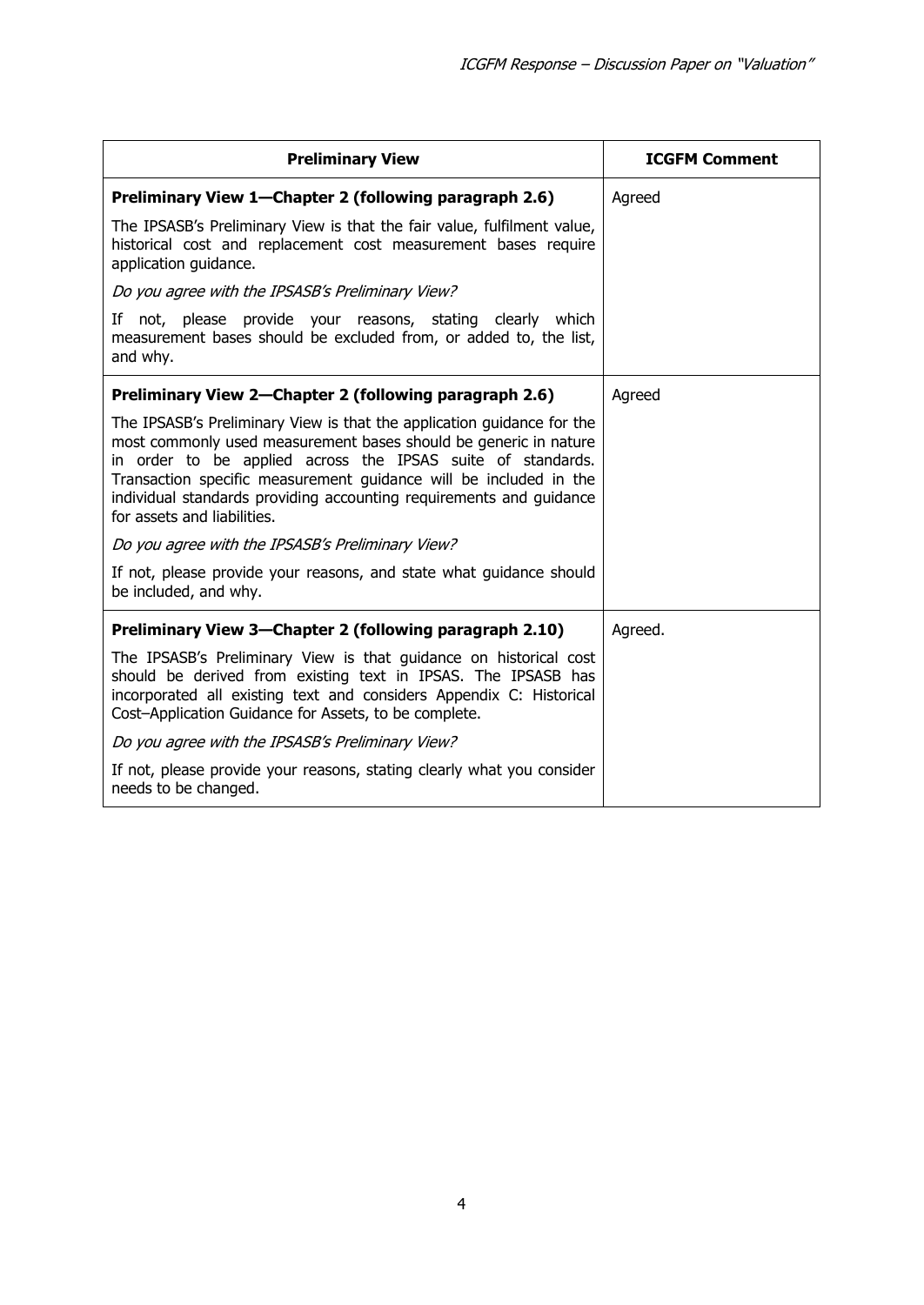| <b>Preliminary View</b>                                                                                                                                                                                                                                                                                                                                                                                                                                         | <b>ICGFM Comment</b>                                                                                                                                                                                                                                                                                            |
|-----------------------------------------------------------------------------------------------------------------------------------------------------------------------------------------------------------------------------------------------------------------------------------------------------------------------------------------------------------------------------------------------------------------------------------------------------------------|-----------------------------------------------------------------------------------------------------------------------------------------------------------------------------------------------------------------------------------------------------------------------------------------------------------------|
| Preliminary View 4–Chapter 2 (following paragraph 2.16)                                                                                                                                                                                                                                                                                                                                                                                                         | Agreed, but see below                                                                                                                                                                                                                                                                                           |
| The IPSASB's Preliminary View is that fair value guidance should be<br>aligned with IFRS 13, taking into account public sector financial<br>reporting needs and the special characteristics of the public sector.<br>The IPSASB considers Appendix A: Fair Value-Application Guidance,<br>to be complete.<br>Do you agree with the IPSASB's Preliminary View?<br>If not, please provide your reasons, stating clearly what you consider<br>needs to be changed. | GFS defines value as the<br>market value of an asset or<br>liability. If market value is<br>available<br>surrogate<br>not<br>that<br>best<br>measures<br>approximate market value<br>should be used.                                                                                                            |
|                                                                                                                                                                                                                                                                                                                                                                                                                                                                 | In practical terms we can<br>see no difference between<br>the definition of fair value in<br>illustrative<br>ED<br>the<br>(and<br>Conceptual Framework) and<br>market value, except that<br>there is no specific guidance<br>on what to do in the<br>absence of an active market<br>for the asset or liability. |
| Preliminary View 5-Chapter 2 (following paragraph 2.28)                                                                                                                                                                                                                                                                                                                                                                                                         | Agreed                                                                                                                                                                                                                                                                                                          |
| The IPSASB's Preliminary View is that fulfilment value guidance should<br>be based on the concepts developed in the Conceptual Framework,<br>expanded for application in IPSAS. The IPSASB considers Appendix B:<br>Fulfilment Value-Application Guidance, to be complete.                                                                                                                                                                                      | Our view is that fulfilment<br>value is one example of a<br>surrogate measure where<br>there is no active market                                                                                                                                                                                                |
| Do you agree with the IPSASB's Preliminary View?                                                                                                                                                                                                                                                                                                                                                                                                                |                                                                                                                                                                                                                                                                                                                 |
| If not, please provide your reasons, stating clearly what you consider<br>needs to be changed.                                                                                                                                                                                                                                                                                                                                                                  |                                                                                                                                                                                                                                                                                                                 |
| Preliminary View 6-Chapter 2 (following paragraph 2.28)                                                                                                                                                                                                                                                                                                                                                                                                         | Agreed                                                                                                                                                                                                                                                                                                          |
| The IPSASB's Preliminary View is that replacement cost guidance<br>should be based on the concepts developed in the Conceptual<br>Framework, expanded for application in IPSAS. The IPSASB considers $\vert$ of a replacement asset<br>Appendix D: Replacement Cost-Application Guidance, to be complete.                                                                                                                                                       | Again, replacement cost is<br>effectively the market value                                                                                                                                                                                                                                                      |
| Do you agree with the IPSASB's Preliminary View?                                                                                                                                                                                                                                                                                                                                                                                                                |                                                                                                                                                                                                                                                                                                                 |
| If not, please provide your reasons, stating clearly what you consider<br>needs to be changed.                                                                                                                                                                                                                                                                                                                                                                  |                                                                                                                                                                                                                                                                                                                 |
| Preliminary View 7-Chapter 3 (following paragraph 3.28)                                                                                                                                                                                                                                                                                                                                                                                                         | Agreed, but see below                                                                                                                                                                                                                                                                                           |
| The IPSASB's Preliminary View is that all borrowing costs should be<br>expensed rather than capitalized, with no exception for borrowing<br>costs that are directly attributable to the acquisition, construction, or<br>production of a qualifying asset.                                                                                                                                                                                                      | This a difficult issue as in<br>countries<br>some<br>high<br>borrowing costs if expensed<br>may distort decisions about                                                                                                                                                                                         |
| Do you agree with the IPSASB's Preliminary View?                                                                                                                                                                                                                                                                                                                                                                                                                | whether to acquire assets<br>through self-build or through                                                                                                                                                                                                                                                      |
| If not, please state which option you support and provide your<br>reasons for supporting that option.                                                                                                                                                                                                                                                                                                                                                           | some form of public-private<br>partnership                                                                                                                                                                                                                                                                      |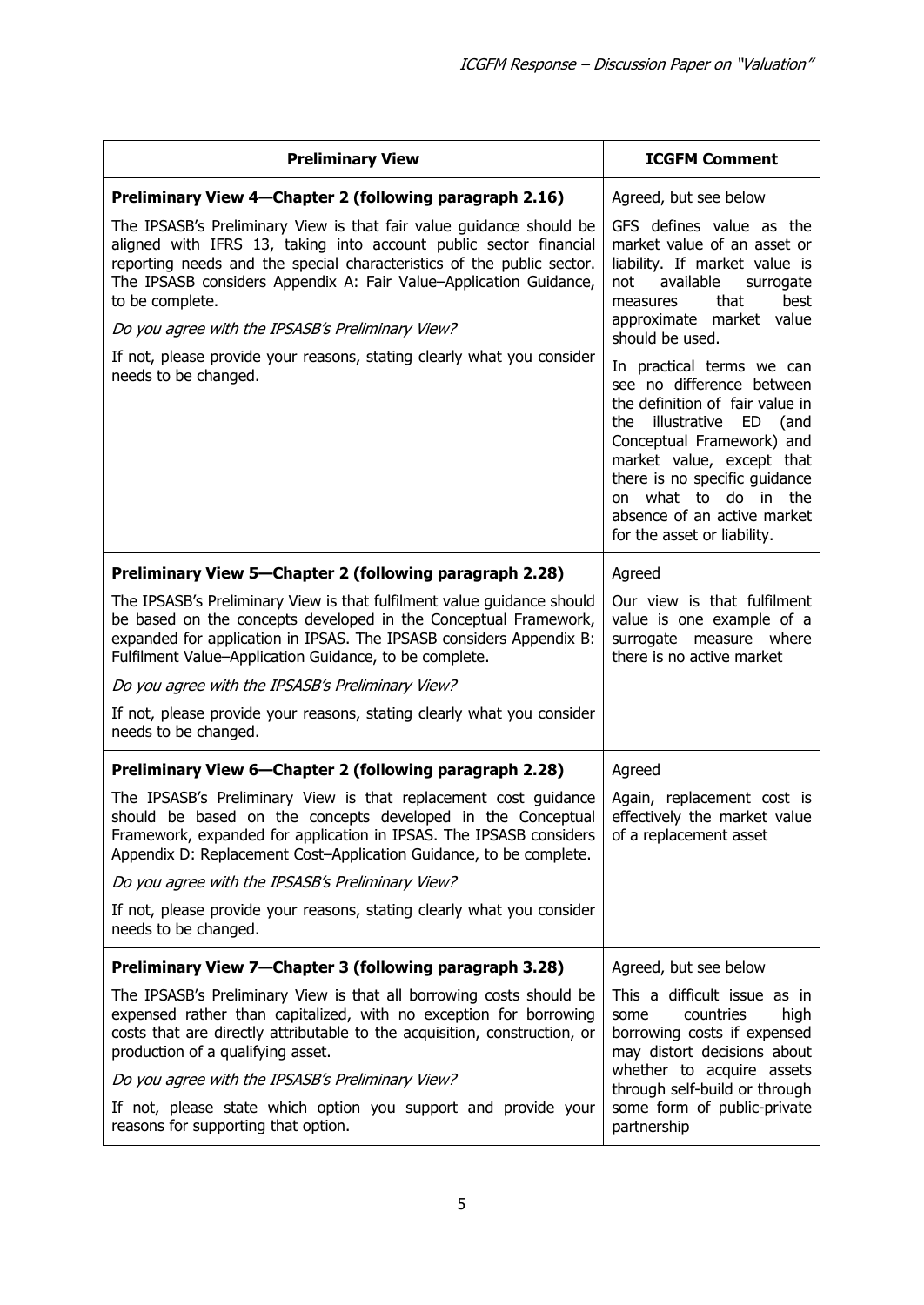| <b>Preliminary View</b>                                                                                                                                                                                                                                              | <b>ICGFM Comment</b> |
|----------------------------------------------------------------------------------------------------------------------------------------------------------------------------------------------------------------------------------------------------------------------|----------------------|
| Preliminary View 8-Chapter 3 (following paragraph 3.36)                                                                                                                                                                                                              | Agreed               |
| The IPSASB's Preliminary View is that transaction costs in the public<br>sector should be defined as follows:                                                                                                                                                        |                      |
| <b>Transaction costs</b> are incremental costs that are directly attributable<br>to the acquisition, issue or disposal of an asset or liability and would<br>not have been incurred if the entity had not acquired, issued or<br>disposed of the asset or liability. |                      |
| Do you agree with the IPSASB's Preliminary View?                                                                                                                                                                                                                     |                      |
| If not, please provide your reasons, and provide an alternative<br>definition for the IPSASB to consider.                                                                                                                                                            |                      |
| Preliminary View 9-Chapter 3 (following paragraph 3.42)                                                                                                                                                                                                              | Agreed               |
| The IPSASB's Preliminary View is that transaction costs should be<br>addressed in the IPSAS, Measurement, standard for all IPSAS.                                                                                                                                    |                      |
| Do you agree with the IPSASB's Preliminary View?                                                                                                                                                                                                                     |                      |
| If not, please provide your reasons and state how you would address<br>the treatment of transaction costs in IPSAS, together with your<br>reasons for supporting that treatment.                                                                                     |                      |
| Preliminary View 10-Chapter 3 (following paragraph 3.54)                                                                                                                                                                                                             | Agreed               |
| The IPSASB's Preliminary View is that transaction costs incurred when<br>entering a transaction should be:                                                                                                                                                           |                      |
| - Excluded in the valuation of liabilities measured at fulfilment value;                                                                                                                                                                                             |                      |
| - Excluded from the valuation of assets and liabilities measured at fair<br>value; and                                                                                                                                                                               |                      |
| - Included in the valuation of assets measured at historical cost and<br>replacement cost.                                                                                                                                                                           |                      |
| Do you agree with the IPSASB's Preliminary View?                                                                                                                                                                                                                     |                      |
| If not, please provide your reasons and state how you would treat<br>transaction costs in the valuation of assets and liabilities, giving your<br>rationale for your proposed treatment.                                                                             |                      |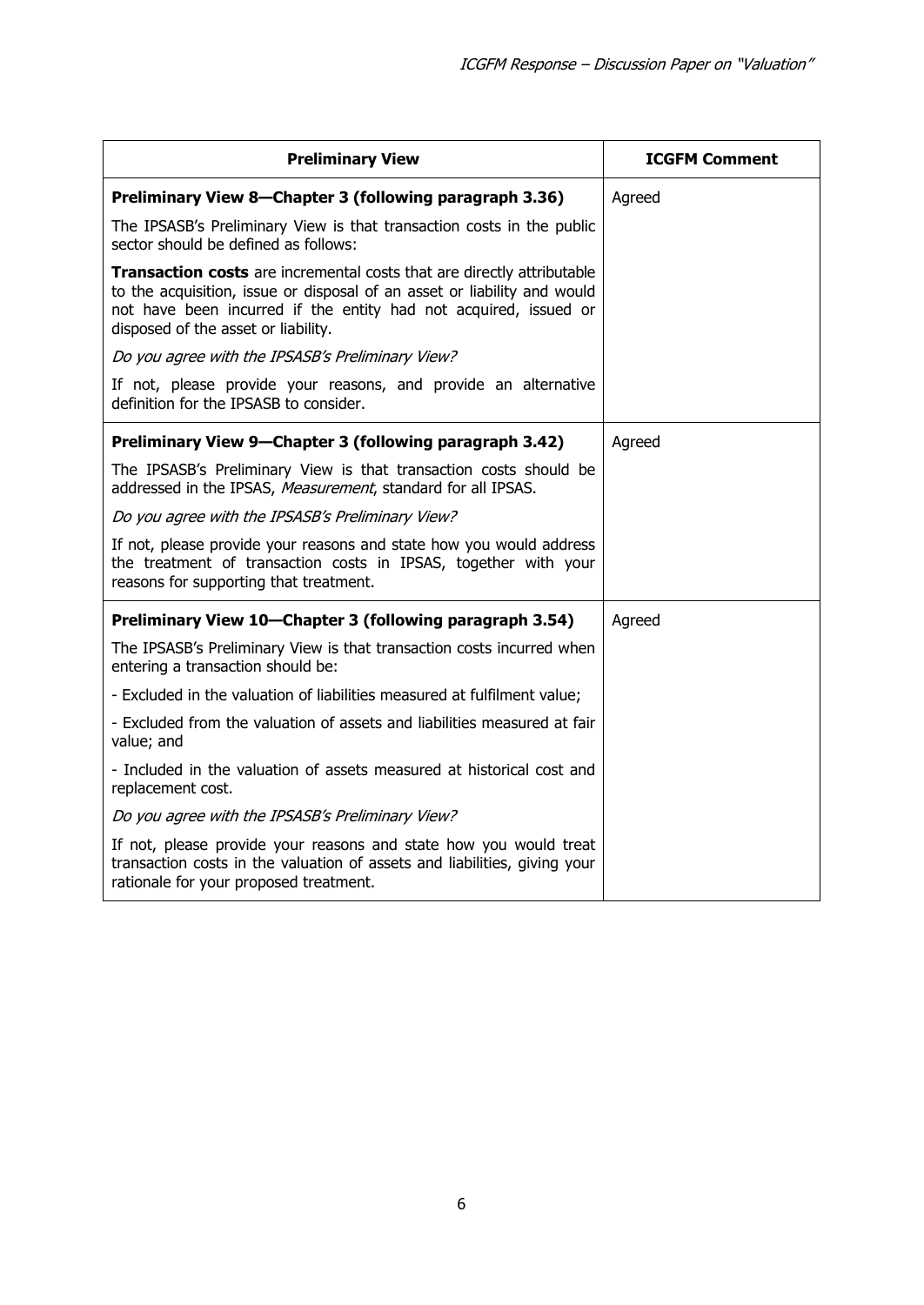| <b>Preliminary View</b>                                                                                                                                                                                                                                                                                                                                                                        | <b>ICGFM Comment</b>                                                                                                                                                      |
|------------------------------------------------------------------------------------------------------------------------------------------------------------------------------------------------------------------------------------------------------------------------------------------------------------------------------------------------------------------------------------------------|---------------------------------------------------------------------------------------------------------------------------------------------------------------------------|
| Preliminary View 11-Chapter 3 (following paragraph 3.54)                                                                                                                                                                                                                                                                                                                                       | Agreed                                                                                                                                                                    |
| The IPSASB's Preliminary View is that transaction costs incurred when<br>exiting a transaction should be:                                                                                                                                                                                                                                                                                      |                                                                                                                                                                           |
| - Included in the valuation of liabilities measured at fulfilment value;                                                                                                                                                                                                                                                                                                                       |                                                                                                                                                                           |
| - Excluded from the valuation of assets and liabilities measured at fair<br>value; and                                                                                                                                                                                                                                                                                                         |                                                                                                                                                                           |
| - Excluded in the valuation of assets measured at historical cost and<br>replacement cost.                                                                                                                                                                                                                                                                                                     |                                                                                                                                                                           |
| Do you agree with the IPSASB's Preliminary View?                                                                                                                                                                                                                                                                                                                                               |                                                                                                                                                                           |
| If not, please provide your reasons and state how you would treat<br>transaction costs in the valuation of assets and liabilities, giving your<br>rationale for your proposed treatment.                                                                                                                                                                                                       |                                                                                                                                                                           |
| Specific Matter for Comment 1-Chapter 2 (following<br>paragraph 2.29)                                                                                                                                                                                                                                                                                                                          | Agreed, we have nothing to<br>add                                                                                                                                         |
| Definitions relating to measurement have been consolidated in the<br>core text of the Illustrative ED.                                                                                                                                                                                                                                                                                         |                                                                                                                                                                           |
| Do you agree that the list of definitions is exhaustive?                                                                                                                                                                                                                                                                                                                                       |                                                                                                                                                                           |
| If not, please provide a listing of any other definitions that you<br>consider should be included in the list and the reasons for your<br>proposals.                                                                                                                                                                                                                                           |                                                                                                                                                                           |
| Specific Matter for Comment 2-Chapter 3 (following<br>paragraph 3.5)                                                                                                                                                                                                                                                                                                                           | We consider the valuation<br>principles in GFS are of                                                                                                                     |
| Guidance in International Valuation Standards (IVS) and Government<br>Financial Statistics (GFS) has been considered as part of the<br>Measurement project with the aim of reducing differences where<br>possible; apparent similarities between IPSAS, IVS and GFS have been<br>noted. Do you have any views on whether the IPSASB's conclusions<br>on the apparent similarities are correct? | much greater significance<br>because both IPSAS and GFS<br>financial<br>reports<br>will<br>be<br>prepared<br>from the same<br>database<br>of<br>accounting<br>information |
| Do you agree that, in developing an Exposure Draft, the IPSASB<br>should consider whether the concepts of Equitable Value and<br>Synergistic Value should be reviewed for relevance to measuring<br>public<br>sector<br>assets<br>(see<br>Addendum B)?                                                                                                                                         |                                                                                                                                                                           |